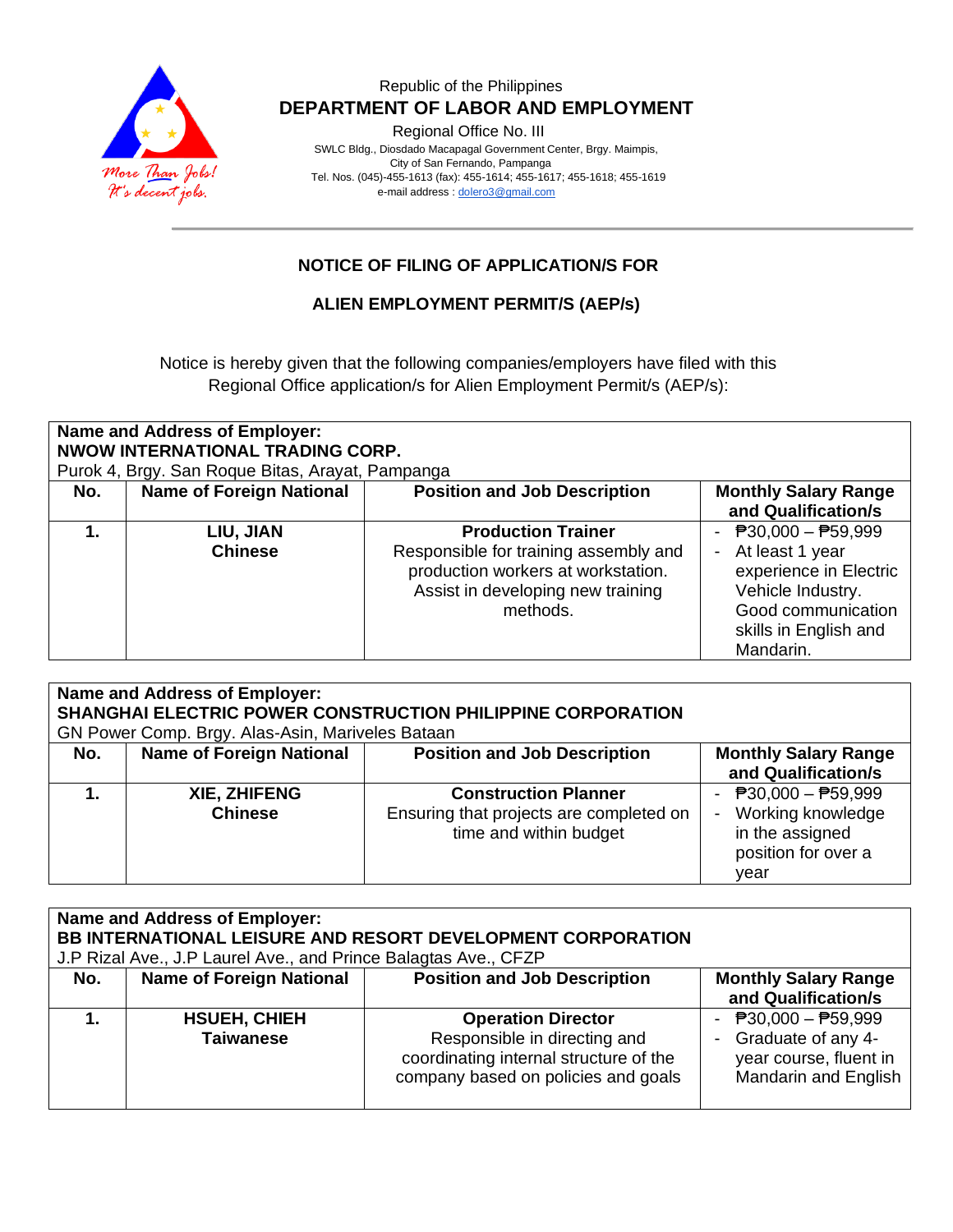

## Republic of the Philippines  **DEPARTMENT OF LABOR AND EMPLOYMENT**

Regional Office No. III

 SWLC Bldg., Diosdado Macapagal Government Center, Brgy. Maimpis, City of San Fernando, Pampanga Tel. Nos. (045)-455-1613 (fax): 455-1614; 455-1617; 455-1618; 455-1619

e-mail address [: dolero3@gmail.com](mailto:dolero3@gmail.com)

| <b>WANG, WEN-YI</b><br><b>Taiwanese</b> | <b>VIP Coordinator</b><br>Responsible in providing high quality of<br>service to foreign guests. | - $P30,000 - P59,999$<br>- Graduate of any 4-<br>year course, fluent in<br>Mandarin and English |
|-----------------------------------------|--------------------------------------------------------------------------------------------------|-------------------------------------------------------------------------------------------------|
|                                         |                                                                                                  |                                                                                                 |

| Name and Address of Employer:<br><b>CGC TECHNOLOGIES INC.</b><br>Bldg. 1 & 2 Sunvalley Business Hub, T309 Jose Abad Santos Avenue, CFZP |                                       |                                                                                                                                                                                                 |                                                                                                                                                           |
|-----------------------------------------------------------------------------------------------------------------------------------------|---------------------------------------|-------------------------------------------------------------------------------------------------------------------------------------------------------------------------------------------------|-----------------------------------------------------------------------------------------------------------------------------------------------------------|
| No.                                                                                                                                     | <b>Name of Foreign National</b>       | <b>Position and Job Description</b>                                                                                                                                                             | <b>Monthly Salary Range</b><br>and Qualification/s                                                                                                        |
|                                                                                                                                         | <b>LIANG, LIHUI</b><br><b>Chinese</b> | <b>Customer Service Representative</b><br>Interacting with customers to provide<br>information in response to inquiries.<br>Analyzing customer problems, handling,<br>and resolving complaints. | - $\overline{P}30,000 - \overline{P}59,999$<br>- Fluent in Mandarin<br>Language<br>Ability to understand<br>and grasp basic<br>customer service<br>skills |

| <b>Name and Address of Employer:</b><br>TPR, C CORP.<br>Lot 1E Aguinaldo St., Clark Freeport Zone, Pampanga |                                  |                                                                                           |                                                                                                              |  |
|-------------------------------------------------------------------------------------------------------------|----------------------------------|-------------------------------------------------------------------------------------------|--------------------------------------------------------------------------------------------------------------|--|
| No.                                                                                                         | <b>Name of Foreign National</b>  | <b>Position and Job Description</b>                                                       | <b>Monthly Salary Range</b><br>and Qualification/s                                                           |  |
| 1.                                                                                                          | <b>KIM, KWAN HYENG</b><br>Korean | <b>Hotel Manager</b><br>Operates and manages operations of<br>the Hotel and its employees | - $P30,000 - P59,999$<br>Can understand and<br>speak Korean<br>language, with<br>experience in<br>management |  |